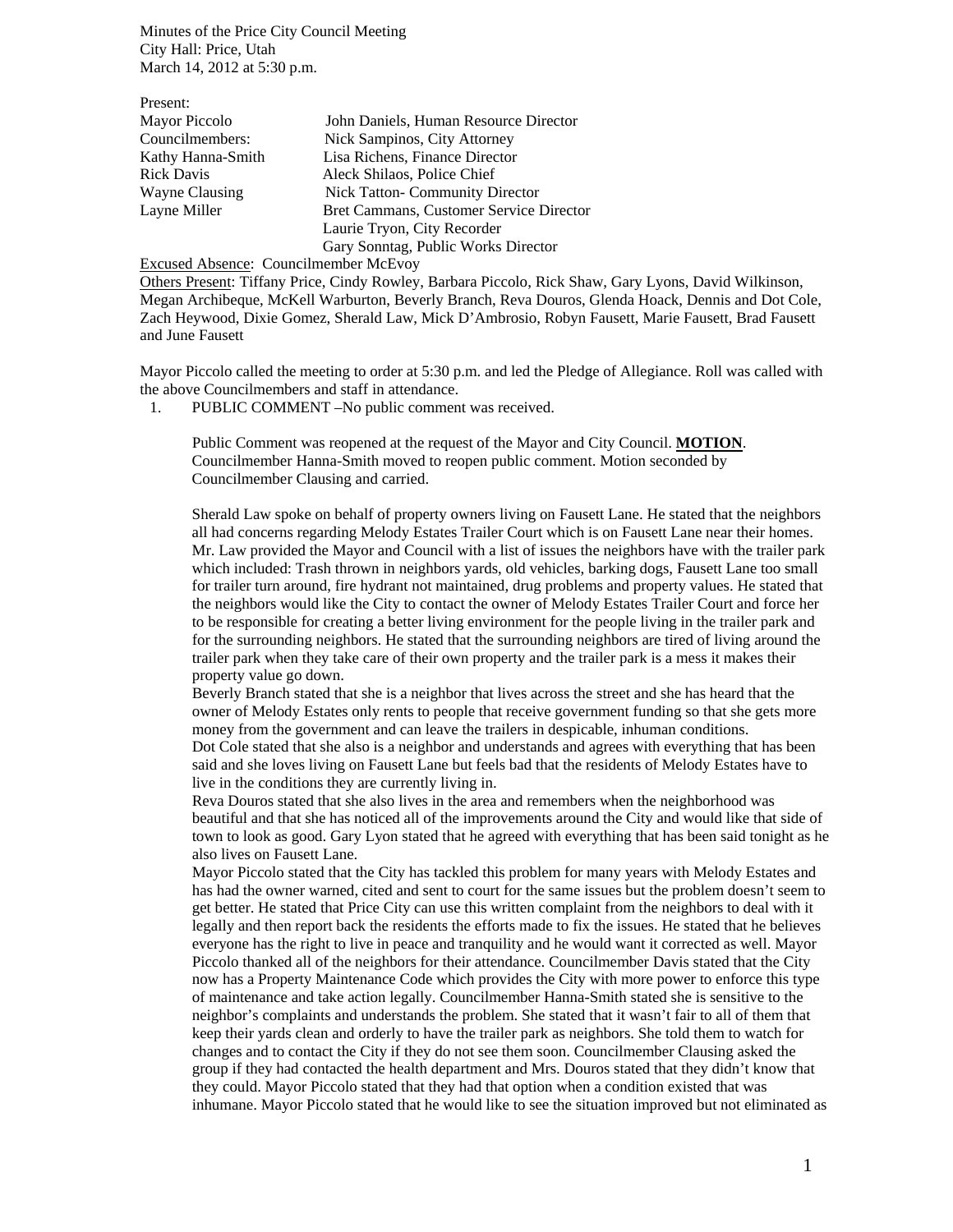the community is short on affordable housing as it is. The Mayor and Council thanked everyone for coming and bringing the details to their attention.

- 2. COUNCILMEMBERS REPORT-The Councilmembers presented an update on the activities and functions in which they have participated.
- 3. MISS CARBON COUNTY- Kristen Kulow Kristen Kulow was not in attendance.
- 4. BOYS & GIRLS CLUB- McKell Warburton, Exec. Director- Presentation by Mayor Piccolo

Mayor Piccolo presented McKell Warburton of the Boys & Girls Club with a certificate of participation and appreciation for challenging the boys and girls of Price City to get their names into the Guinness Book of World Records for Star Jumping Jacks and placing Price City on the map to success. The Mayor explained that Ms. Warburton has helped to establish the Boys and Girls Club and she has done a great job and attended all events that the City has asked her to join. He stated that over 20,000 boys and girls took part in a nationwide challenge and accomplished their goal which is something to be very proud of. Ms. Warburton thanked the Mayor and Council for this recognition and stated that she loves her job and loves serving the children of Carbon County. She stated that she is grateful to the City and enjoys being a part of the City's events. She stated that there are over 105 members of the club now and she is thankful to all of the great support from the City, Carbon County and the Carbon County School District.

5. EDUCATIONAL SCHOLARSHIP-Scholarship presentation by City Council by Tiffany Price.

Tiffany Price was awarded the Price City Educational Scholarship. Ms. Price was in attendance to receive the scholarship award to assist in costs related to her attendance at USU Eastern. Ms. Price stated that she will use the funds to continue her education at USU Eastern in Elementary Education. She stated that she has been involved in a lot of community service with children and she enjoyed it so much she decided to become a teacher. She thanked the Mayor and City Council for the scholarship money. The Mayor and Council wished Ms. Price success in her education and future.

PLANNING AND ZONING COMMISSION-Nick Tatton reported that the Planning and Zoning Commission gave the following recommendations on the applications for Conditional Use Permits:

6. Home Occupied Permits

- Bedtime Stories 24 Hour Daycare- 291 S. 700 W.-Final with conditions:<br>a. Children in outside fenced yard area only with secure gates finding that protection of children from unauthorized entry into the yard area and protection by fencing to keep children from leaving location or entering street is a primary safety measure and further mitigates potential negative impacts on neighboring land uses;
	- b. No on street parking by parents, staff or owners, all parking to be accommodated in off-site approved parking locations finding that on street parking is prohibited within the Code and maintaining open street parking promotes safe neighborhood traffic circulation;
	- c. Maintain a valid Price City Business License at all times and all improvements or renovations to the property must be completed under a valid Price City building permit and supervision of the Price City Building Inspector finding that proper licensing and permitting and inspection protects the health, safety and welfare of the community;
	- d. Inspection of the subject premises by the Price City Fire Chief and Price City Building inspector and compliance with all recommendations and requirements for building and fire safety stemming from the inspections finding that building and fire safety and primary community safety concerns, protect the health, safety and welfare of the community;
	- e. Submission of copies of all applicable State licensing, in good standing, finding that properly reviewed and licensed daycare businesses protect the interest, health, safety and welfare of the children at the facility;
	- f. All signage to be in compliance with the Code and installed as indicated in the Conditional Use Permit application finding that limited HOB signage in a residential area mitigates impacts to the residential character of the neighborhood;
	- g. No violations of the Price City Property Maintenance Code, in effect now or in the future, at the property or structure finding that properly maintained property and structures protect the interest of the neighborhood and property values.

**MOTION**. Councilmember Hanna-Smith to accept the recommendations from the Planning and Zoning Commission. Motion seconded by Councilmember Clausing and carried.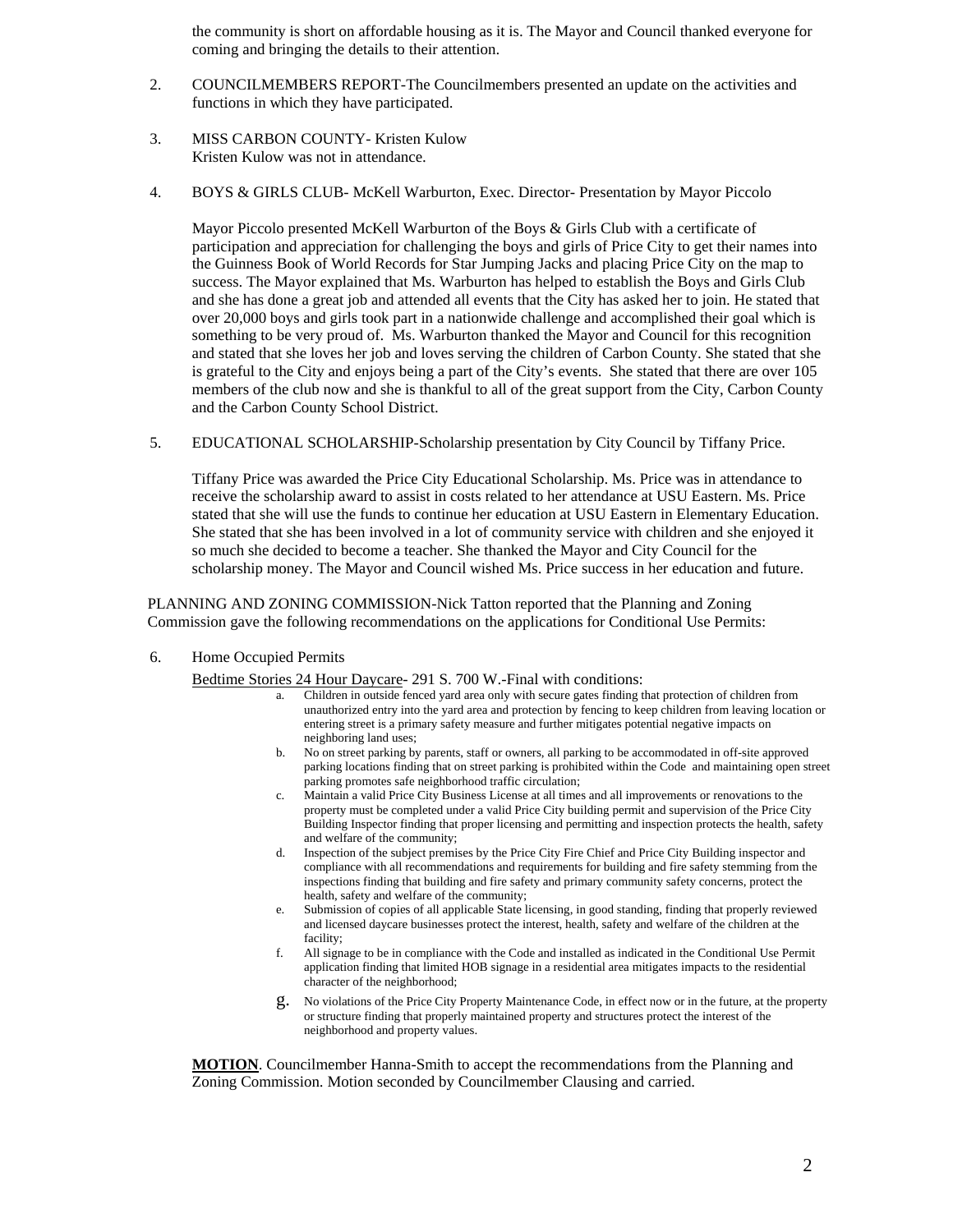7. Conditional Use Permit

a. Creekview Playground- 650 W. 200 S.-Final with conditions: Todd Olsen will serve as a Creekview Playground committee member and Wayne Clausing will serve

- from the Planning and Zoning Commission a. Final site plan and project installation to be developed in partnership with a neighborhood representative and a Price City Planning Commission Representative input finding that long term quality public
	- recreation assets are inherently better suited to the location utilizing the input of all stakeholders; b. Installation of the project under the supervision of the Price City Engineer, Price City Park's Department Supervisor, and Price City Building Inspector, including all necessary permits and inspections, finding that properly permitted and inspected equipment protects the health, safety and welfare of the community;
	- c. Long-term maintenance and operation of the playground and trail head facility in such a manner that no violations of the Price City Property Maintenance Code become present finding that properly maintained property and structure's protect area property values;

b. Eastgate Apartments PUD- 1250 E. Main- Tabled until next meeting

**MOTION**. Councilmember Davis to accept the recommendations from the Planning and Zoning Commission to approve item 7a. Motion seconded by Councilmember Miller and carried.

CONSENT AGENDA-Councilmember Hanna-Smith moved to approve the Consent Agenda items 8 through 20 with item 21 removed for discussion. Motion seconded by Councilmember Miller and carried.

Councilmember Hanna-Smith and Councilmember Davis disclosed that they both work for Tony Basso and if items 9 or 14 are removed from the agenda for discussion they may have to leave the room which they are both prepared and understand they will need to do. Both Councilmembers remained seated as neither item was removed from the agenda.

8. MINUTES

a. February 22, 2012 City Council Meeting

- b. March 2, 2012 City Council Workshop
- 9. ANNUAL PRICE CITY ADVERTISING CONTRACTS-Consideration and possible approval of annual advertising contracts with the Sun Advocate, AJB Broadcasting, and Castle Country Radio.
- 10. LIBRARY-The Price City Library has qualified for the 2012 Community Enhancement Fund (CLEP). This year's total is \$8,119.00. We work hard to maintain our accreditation which allows us to receive these funds. Authorization for the Mayor and City Council to approve the Utah State Library Memorandum of Agreement.
- 11. FIRE DEPARTMENT- Authorization for the Humane Society to use the Fire Station for the Green Eggs and Ham Breakfast on March 17, 2012.
- 12. BUSINESS LICENSE- Authorization to approve a business license for: Buddha Babies Cloth Diaper Service-410 S. 600 E. (HOB)
- 13. POLICE DEPARTMENT-Authorization for the Police Department to proceed with a hiring process to establish a one year roster of acceptable candidates for the position of Police Officer.
- 14. BID OPENING-Project #3E-2012. Purchase of a one ton truck with dump bed. This will replace a 1975 GMC dump truck. Will be used in the Cemetery Department. Two bids received. Tony Basso GM \$33,037.85; Price Auto Group \$35,081.24. Recommend award to Basso GM.
- 15. BID OPENING-Project #2E-2012-Public Works Parking Lot Equipment Carport Electrical & Lighting installation-Five bids received: Sorensen Construction \$10,775; Chalet Construction \$10,803.11; ECI \$10,374; Kay Electric \$14,643.51; Bodec \$10,270. Recommendation to award to Bodec. Budgeted/Streets.
- 16. EASEMENT-Consideration and possible approval of a storm water detention basin easement along Westwood Blvd., serving the Hansen Medical Building.
- 17. CITY HALL- Authorization to request bids for a City Hall Electronic Key Entry System and to select a vendor and award the project within budget.